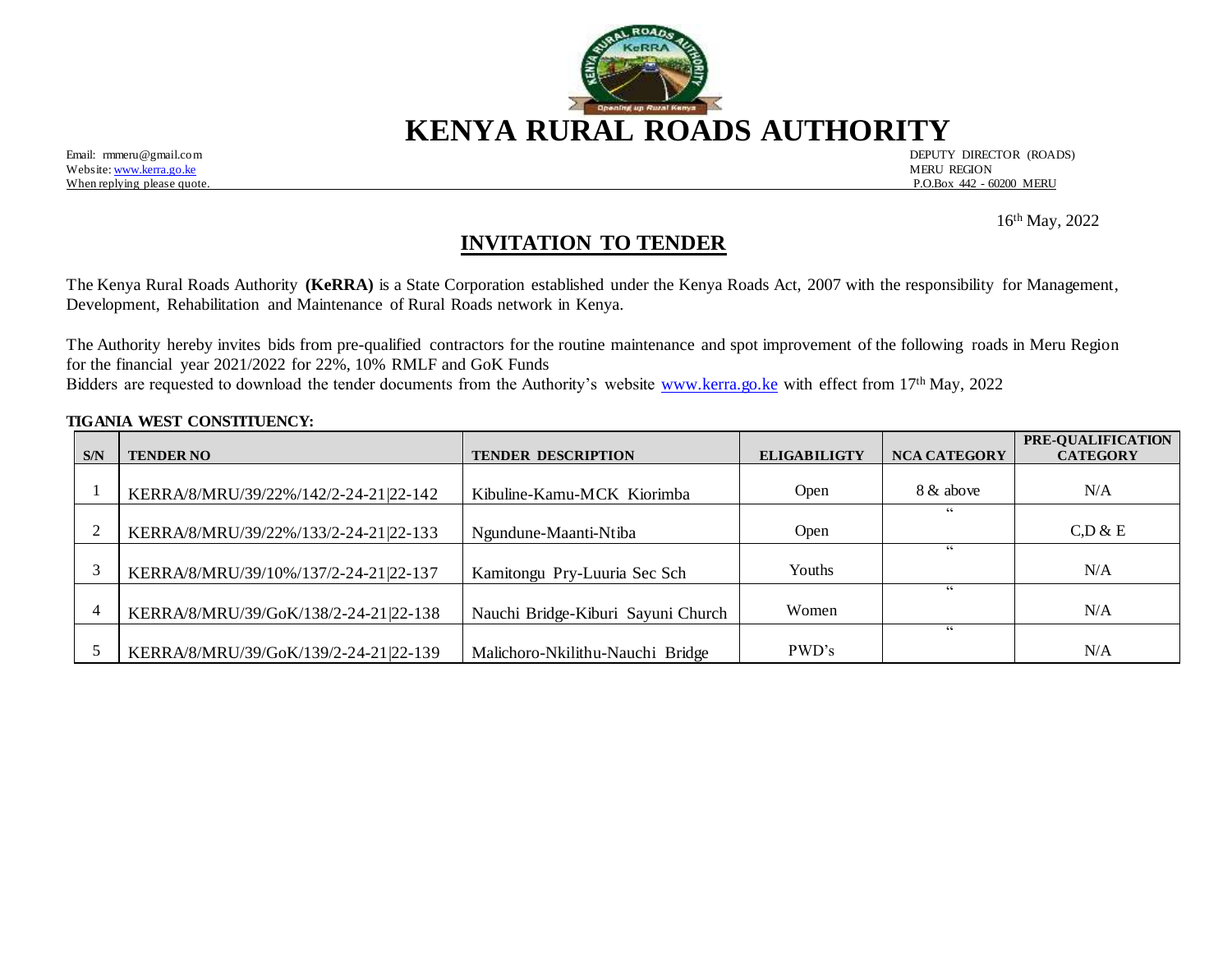### **IMENTI NORTH CONSTITUENCY:**

| S/N | <b>TENDER NO</b>                        | <b>TENDER DESCRIPTION</b>    | <b>ELIGABILIGTY</b> | <b>NCA CATEGORY</b> | <b>PRE-OUALIFICATION</b><br><b>CATEGORY</b> |
|-----|-----------------------------------------|------------------------------|---------------------|---------------------|---------------------------------------------|
|     |                                         |                              |                     |                     |                                             |
|     | KeRRA/011/MRU/39/GOK/114/2-24-21 22-114 | KPLC-Nabia Academy           | Women               | 8 & above           | N/A                                         |
|     |                                         |                              |                     |                     |                                             |
|     | KeRRA/011/MRU/39/GOK/143/2-24-21 22-143 | Kinoru-Kaithe                | Open                | 66                  | C, D & E                                    |
|     |                                         |                              | ,,                  | 66                  | 66                                          |
|     | KeRRA/011/MRU/39/GoK/153/2-24-20 21-153 | Murathankari-Nchaure ya bina |                     |                     |                                             |

### **IMENTI SOUTH CONSTITUENCY:**

|     |                                         |                           |                     |                     | PRE-QUALIFICATION     |
|-----|-----------------------------------------|---------------------------|---------------------|---------------------|-----------------------|
| S/N | <b>TENDER NO</b>                        | <b>TENDER DESCRIPTION</b> | <b>ELIGABILIGTY</b> | <b>NCA CATEGORY</b> | <b>CATEGORY</b>       |
|     |                                         |                           |                     |                     |                       |
|     | KeRRA/8/MRU/39/10%/136/2-24-21 22-136   | Murungurune-Kariene       | Open                | 8 & above           | N/A                   |
|     |                                         |                           |                     | $^{\prime\prime}$   | $\mathbf{H}$          |
|     | KERRA/8/MRU/39/22%/125/2-24-21 22-125   | Mitunguu-Mbeti            | Women               |                     |                       |
|     |                                         |                           |                     | $^{\prime\prime}$   | $^{\prime}$           |
|     | KERRA/8/MRU/39/22%/126/2-24-21 22-126   | Mwichune-Baranga          | Youths              |                     |                       |
|     |                                         |                           |                     |                     |                       |
| 4   | KeRRA/011/MRU/39/GOK/064/2-24-21 22-064 | Keria-Kiangua             | Open                |                     | $C$ <sub>D</sub> $&E$ |
|     |                                         |                           |                     | $^{\prime\prime}$   |                       |
|     | KERRA/8/MRU/39/GoK/135/2-24-21 22-135   | Kionyo-Kanyakine          | PWD's               |                     | N/A                   |
|     |                                         |                           |                     | $\cdot$             |                       |
| h   | KeRRA/8/MRU/39/GoK/124/2-24-21 22-124   | Murungurune-Kariene       | Open                |                     | $C$ <sub>D</sub> $&E$ |
|     |                                         |                           | 66                  | $^{\prime}$         | $\mathbf{H}$          |
|     | KERRA/8/MRU/39/GoK/134/2-24-21 22-134   | Kanyakine-Mitunguu        |                     |                     |                       |

#### **TIGANIA EAST CONSTITUENCY: 2021/2022**

|     |                                       |                              |                     |              | <b>PRE-OUALIFICATION</b> |
|-----|---------------------------------------|------------------------------|---------------------|--------------|--------------------------|
| S/N | <b>TENDER NO</b>                      | <b>TENDER DESCRIPTION</b>    | <b>ELIGABILIGTY</b> | NCA CATEGORY | <b>CATEGORY</b>          |
|     |                                       | Kwaherini-Kanthakumu-Kiarao- |                     |              |                          |
|     | KeRRA/8/MRU/39/22%/120/2-24-21 22-120 | Nearuru                      | PWD's               | 8 & above    | N/A                      |
|     |                                       |                              |                     | ,,           |                          |
|     | KERRA/8/MRU/39/10%/127/2-24-21 22-127 | Thuuria-Nearuru              | Open                |              | C, D & E                 |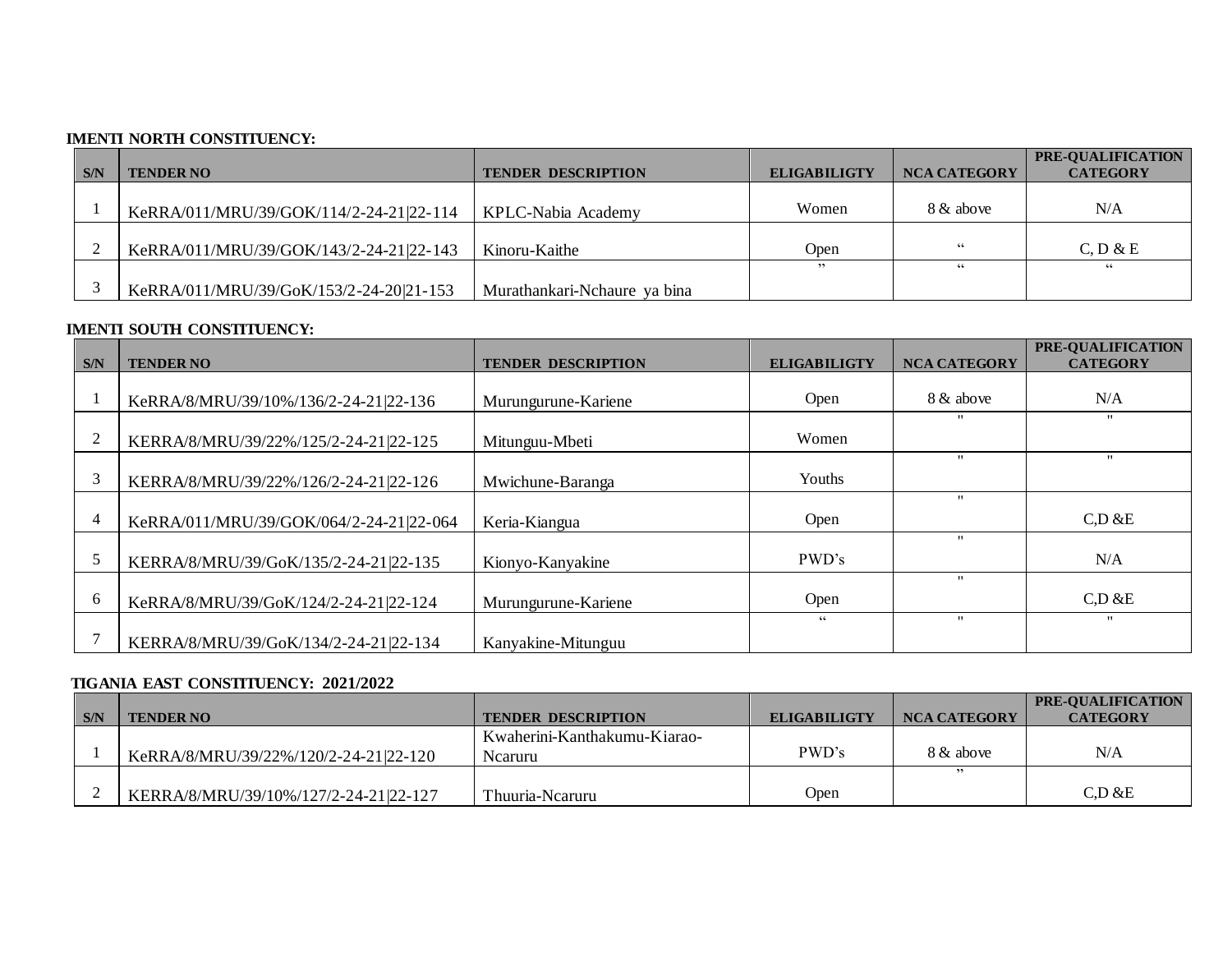### **IGEMBE CENTRAL CONSTITUENCY:**

|     |                                       |                             |                     |                     | PRE-OUALIFICATION |
|-----|---------------------------------------|-----------------------------|---------------------|---------------------|-------------------|
| S/N | <b>TENDER NO</b>                      | <b>TENDER DESCRIPTION</b>   | <b>ELIGABILIGTY</b> | <b>NCA CATEGORY</b> | <b>CATEGORY</b>   |
|     |                                       |                             |                     |                     |                   |
|     | KERRA/8/MRU/39/22%/119/2-24-21 22-119 | Laare-Thuuru Children Home  | Youths              | 8 & above           | N/A               |
|     |                                       |                             |                     |                     | C.D & E           |
|     | KERRA/8/MRU/39/22%/118/2-24-21 22-118 | Mariara-Karimbene Gichanine | Open                |                     |                   |
|     |                                       |                             |                     |                     | C.D & E           |
|     | KERRA/8/MRU/39/10%/117/2-24-21 22-117 | Kanjoo-Meru National Park   | Open                |                     |                   |

### **BUURI CONSTITUENCY:**

|     |                                       |                                   |                     |                     | <b>PRE-OUALIFICATION</b> |
|-----|---------------------------------------|-----------------------------------|---------------------|---------------------|--------------------------|
| S/N | <b>TENDER NO</b>                      | <b>TENDER DESCRIPTION</b>         | <b>ELIGABILIGTY</b> | <b>NCA CATEGORY</b> | <b>CATEGORY</b>          |
|     |                                       |                                   |                     |                     |                          |
|     | KERRA/8/MRU/39/22%/130/2-24-21 22-130 | Mutunyi-Mutunyi Police Station    | Open                | 8 & above           | C.D E                    |
|     |                                       | CCM Ontilili-ACC office-DEB-Ndemu |                     | 66                  | 66                       |
|     | KeRRA/8/MRU/39/10%/122/2-24-21 22-122 | Prv                               | Open                |                     |                          |

# **IGEMBESOUTH CONSTITUENCY:**

|     |                                       |                                   |                     |              | <b>PRE-OUALIFICATION</b> |
|-----|---------------------------------------|-----------------------------------|---------------------|--------------|--------------------------|
| S/N | <b>TENDER NO</b>                      | <b>TENDER DESCRIPTION</b>         | <b>ELIGABILIGTY</b> | NCA CATEGORY | <b>CATEGORY</b>          |
|     |                                       |                                   |                     |              |                          |
|     | KERRA/8/MRU/39/22%/140/2-24-21 22-140 | Junct B10-Nchoi-Kwa Titi          | Youths              | 8 & above    | N/A                      |
|     |                                       | Kibilaki-Auki (Junct B10-Achenge- |                     | ,,           |                          |
|     | KERRA/8/MRU/39/10%/123/2-24-21 22-123 | Karuri)                           | PWD's               |              | C.D E                    |

## **IGEMBE NORTH CONSTITUENCY:**

|     |                                       |                           |                     |              | <b>PRE-OUALIFICATION</b> |
|-----|---------------------------------------|---------------------------|---------------------|--------------|--------------------------|
| S/N | <b>TENDER NO</b>                      | <b>TENDER DESCRIPTION</b> | <b>ELIGABILIGTY</b> | NCA CATEGORY | <b>CATEGORY</b>          |
|     |                                       |                           |                     |              |                          |
|     | KERRA/8/MRU/39/22%/128/2-24-21 22-128 | Mutuati-Leeta-Tiili       | Open                | 8 & above    | C,D E                    |
|     |                                       |                           |                     |              | ,,                       |
|     | KeRRA/8/MRU/39/10%/121/2-24-21 22-121 | Mutuati-Shikashika        | Open                |              |                          |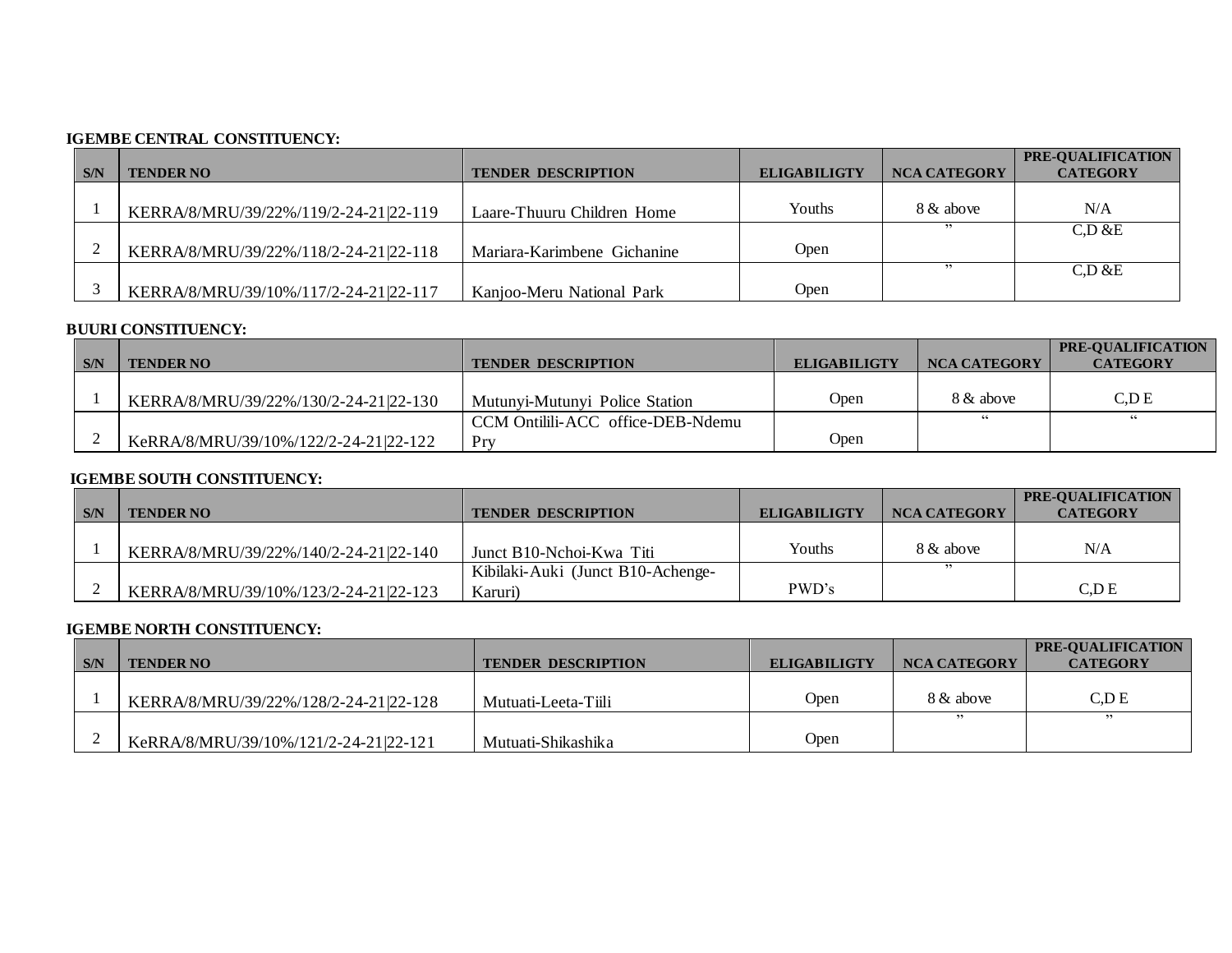#### **IMENTI CENTRAL CONSTITUENCY:**

| S/N | <b>TENDER NO</b>                      | <b>TENDER DESCRIPTION</b>          | <b>ELIGABILIGTY</b> | <b>NCA CATEGORY</b> | PRE-OUALIFICATION<br><b>CATEGORY</b> |
|-----|---------------------------------------|------------------------------------|---------------------|---------------------|--------------------------------------|
|     |                                       |                                    |                     |                     |                                      |
|     | KERRA/8/MRU/39/GoK/131/2-24-21 22-131 | Katheri Junct-Mash Farm            | Open                | 8 & above           | N/A                                  |
|     |                                       |                                    |                     |                     |                                      |
|     | KERRA/8/MRU/39/10%/141/2-24-21 22-141 | Equity-Kaboubaou                   | Youths              |                     | C.D E                                |
|     |                                       |                                    |                     | 66                  | 66                                   |
|     | KERRA/8/MRU/39/22%/129/2-24-21 22-129 | Rwairi St John Aipca Kathitang Pry | Open                |                     |                                      |

Due to the Covid – 19 Pandemic and subsequent the Presidential Directives issued, there shall be **no pre-tender site visits**. However, the bidders are encouraged to make personal arrangement to acquaint themselves with the site before submission of the bids.

Interested firms may download and print free of charge the tender documents with detailed specification from the KeRRA Website: [www.kerra.go.ke](http://www.kerra.go.ke/)

Procurement and evaluation will be based on the above details and post qualification criteria as stated in the Instruction to Tenderers. Serialized bid documents must be submitted in plain sealed envelope marked with tender number, road name and deposited in the relevant tender box situated at the Kenya Rural Roads Authority – Meru Regional Office, Mwendantu Road – Meru Town or addressed to the above- mentioned address on or before as follows;

| Constituency                                                         | Date             | <b>Time</b> |
|----------------------------------------------------------------------|------------------|-------------|
| Tigania east, Igembe South, Imenti South and Imenti North            | $25th$ May 2022  | 10.00       |
| Buuri, Igembe North, Tigania west, Imenti Central and Igembe Central | $26th$ May, 2022 | 66          |

Late bids will not be accepted and returned to bidder un-opened

Price quoted must be net, inclusive of all Government taxes and remain valid during the whole contract period.

Opening of the bids will take place at the Regional office in Meru immediately thereafter in presence of representatives who choose to attend

Canvassing and/or any form of corrupt malpractice intended to influence the outcome of the whole or part of the process will lead to automatic disqualification irrespective of the procurement stage.